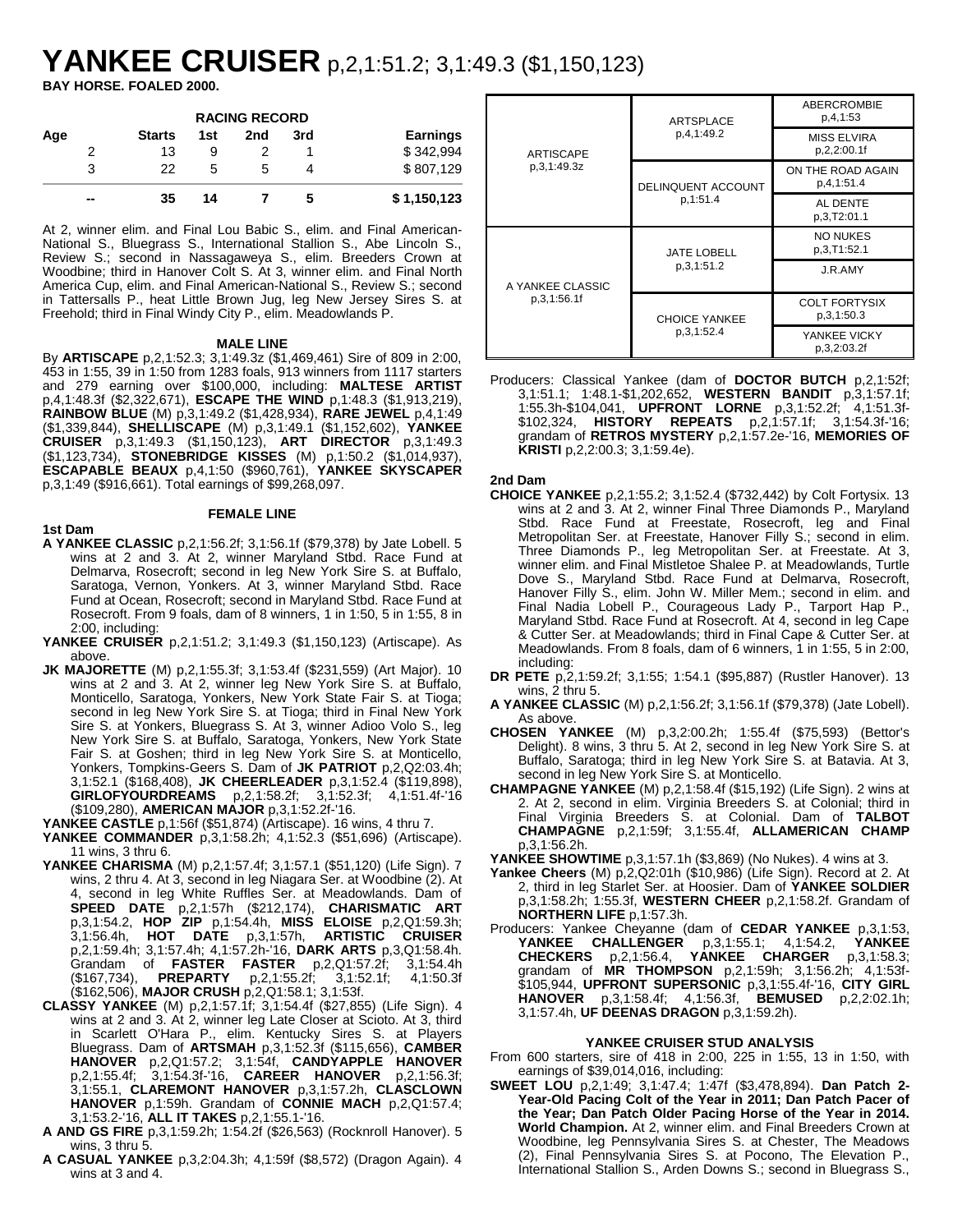leg Pennsylvania Sires S. at Pocono. At 3, winner Tattersalls P., leg Pennsylvania Sires S. at Pocono, The Meadows (2), heat Little Brown Jug, elim. Meadowlands P., elim. Adios S., elim. North America Cup; second in Final Breeders Crown at Woodbine, heat Little Brown Jug, Final Pennsylvania Sires S. at Pocono, Bluegrass S.; third in Final Battle Of The Brandywine P., The Monument Circle P., elim. Breeders Crown at Woodbine. At 4, winner Meadowlands Maty., elim. U.S. Pacing Champ. at Meadowlands, elim. William R. Haughton Mem. at Meadowlands; second in leg TVG P., elim. Canadian Pacing Derby; third in Final William R. Haughton Mem. at Meadowlands, Final Allerage Farm P., cons. Ben Franklin P., leg TVG P. At 5, winner elim. Ben Franklin P., 2 legs and Final TVG P., Final Ben Franklin P., William R. Haughton Mem. at Meadowlands, Dan Patch Inv. at Hoosier, U.S. Pacing Champ. at Meadowlands, Roll With Joe P., elim. Canadian Pacing Derby; second in Breeders Crown at Meadowlands, Hoosier Park Pacing Derby, leg Levy Mem. at Yonkers; third in Van Rose Mem. **(Sweet Future by Falcons Future)**

- **DANCIN YANKEE** p,2,1:53.2f; 3,1:50.2f; 1:47.2f (\$1,512,700). **World Champion.** At 2, winner leg Ohio Sires S. at Northfield, Raceway, Scioto, Ohio Breeders Champ.; third in Final Ohio Sires S. at Lebanon, Ohio State Fair S. At 3, winner Ohio State Fair S., Ohio Breeders Champ., leg Ohio Sires S. at Lebanon, Northfield, Scioto; third in leg Ohio Sires S. at Northfield, Final Ohio Sires S. at Scioto. At 4, winner leg Joe Gerrity Jr. Mem. at Saratoga; second in leg and Final Joe Gerrity Jr. Mem. at Saratoga, leg Levy Mem. at Yonkers (2); third in leg Levy Mem. at Yonkers (3). At 5, winner leg Levy Mem. at Yonkers; second in leg Levy Mem. at Yonkers (2), leg TVG P.; third in leg Levy Mem. at Yonkers. At 6, winner Joe Gerrity Jr. Mem. at Saratoga, USTA Inv. at Pocono, elim. and Final Ohio Sires S. at Dayton, Van Rose Mem., leg Levy Mem. at Yonkers; second in leg Levy Mem. at Yonkers (2); third in leg Levy Mem. at Yonkers. At 7, winner cons. Ben Franklin P., Ohio Sires S. at Dayton; second in Joe Gerrity Jr. Mem. at Saratoga, Jerry Taylor Mem., leg Levy Mem. at Yonkers (2); third in leg Levy Mem. at Yonkers (2). At 8, winner Myron Charna President's P. at Northfield, Ohio Sires S. at Dayton. **(Dancewiththebest by Cambest)**
- **MARTY PARTY** (M) p,2,1:51.2f (\$684,603). At 2, winner leg Pennsylvania Sires S. at Chester, Pocono, The Meadows, Reynolds Mem.; third in Final Pennsylvania Sires S. at Pocono, Bluegrass S., International Stallion S. At 3, winner leg Pennsylvania Sires S. at The Meadows; second in cons. Valley Forge P., Final Matron S., Adioo Volo S., leg Pennsylvania Sires S. at Philadelphia; third in leg Pennsylvania Sires S. at Pocono, The Meadows, Final Pennsylvania Sires S. at Pocono, elim. James Lynch P. **(Noble Marty by Nobleland Sam)**
- **YANKEE BOUNTY** p,2,1:50.3f; 3,1:49.3f (\$669,996). At 2, winner leg Pennsylvania Sires S. at Philadelphia, Pocono, The Meadows (2), Final Pennsylvania Sires S. at Pocono, Pennsylvania All-Stars, Keystone Classic, Arden Downs S.; second in Goshen Cup. At 3, winner leg Pennsylvania Sires S. at The Meadows, Keystone Classic; second in elim. and Final Adios S., heat Little Brown Jug, leg Pennsylvania Sires S. at Philadelphia, Pocono, Pennsylvania All-Stars; third in elim. North America Cup. At 4, winner Final Ryan Wilcox Mem. at Hoosier; second in leg Ryan Wilcox Mem. at Hoosier. **(Bootleg Yankee by Allamerican Native)**
- **DARENA HANOVER** (M) p,2,1:53.3f; 3,1:50.2f (\$665,207). At 2, winner leg Pennsylvania Sires S. at Chester, The Circle City P., Arden Downs S.; third in International Stallion S., cons. Pennsylvania Sires S. at Pocono, leg Pennsylvania Sires S. at The Meadows, The Standardbred S., Reynolds Mem. At 3, winner Final Jugette, elim. and Final Matron S., leg Pennsylvania Sires S. at Pocono, elim. James Lynch P.; second in Final James Lynch P., leg Pennsylvania Sires S. at The Meadows (2), elim. Jugette; third in Adioo Volo S., leg Pennsylvania Sires S. at Philadelphia. At 4, second in leg Capital City Ser. at Scioto; third in leg Blue Chip Matchmaker Ser. at Yonkers. **(Dashaway Hanover by Western Ideal)**
- **HARE CRAFT** p,2,1:54.1; 3,1:49.3 (\$535,331). At 2, winner Final Ohio Sires S. at Lebanon, Late Closer at Lexington; second in leg Ohio Sires S. at Raceway, Ohio Breeders S. At 3, winner leg Ohio Sires S. at Lebanon, Northfield (2), Scioto, Final Ohio Sires S. at Scioto, The Circle City P., elim. Hackett Mem.; second in Ohio Breeders Champ., Final Hackett Mem. At 4, winner elim. Gold Cup And Saucer. At 8, second in Myron Charna President's P. at Northfield. **(Hare Trigger by Jenna's Beach Boy)**
- **ROBIN CRUISER** (M) p,2,1:52f; 4,1:51 (\$498,984). At 2, winner leg Pennsylvania Sires S. at Pocono, Keystone Classic; second in leg

Pennsylvania Sires S. at The Meadows (2); third in leg Pennsylvania Sires S. at Chester. **(Sportstalk by Sportsmaster)**

- **UP FRONT CRUISER** (M) p,2,1:56.2f; 3,1:53.2f; 1:50f (\$491,534). At 2, winner Ohio Breeders S.; second in leg Ohio Sires S. at Northfield, Scioto, Final Ohio Sires S. at Northfield, Ohio Breeders Champ.; third in leg Ohio Sires S. at Scioto. At 3, winner leg Ohio Sires S. at Raceway, Scioto, Ohio Fair S. at Northfield; second in leg Ohio Sires S. at Northfield, Final Ohio Sires S. at Lebanon, The Circle City P., Ohio State Fair S.; third in Ohio Breeders Champ., Ohio Breeders S. **(South Side Flash by In The Pocket)**
- **YANKEE MOONSHINE** (M) p,2,1:52.1f; 3,1:51.2f-'16 (\$470,036). At 2, winner Three Diamonds P., leg Pennsylvania Sires S. at Pocono, Arden Downs S., elim. Breeders Crown at Woodbine; second in Kentuckiana Stallion Mgmt P., International Stallion S., leg Pennsylvania Sires S. at The Meadows; third in leg Pennsylvania Sires S. at Philadelphia, The Meadows, Liberty Bell P. at Philadelphia, Pennsylvania All-Stars. At 3, winner cons. Pennsylvania All-Stars. At 3, winner cons. Pennsylvania Sires S. at The Meadows; third in Final Jugette, Nadia Lobell P., cons. James Lynch P., Keystone Classic, John Simpson Mem. **(Bootleg Yankee by Allamerican Native)**
- **CAROL'S COMET** p,2,1:55f; 3,1:51.1f; 1:49.4f (\$451,552). At 2, winner leg Pennsylvania Stallion Ser. at Pocono; second in Arden Downs S., leg Pennsylvania Stallion Ser. at The Meadows, Delaware (OH) Open P.; third in leg Pennsylvania Stallion Ser. at The Meadows. At 3, winner leg Pennsylvania Stallion Ser. at Pocono; third in leg Pennsylvania Stallion Ser. at The Meadows. At 4, second in leg Capital City Ser. at Scioto. At 5, second in Ryder Steck Mem.; third in Dan Patch Inv. at Hoosier. **(Modern Medicine by Jenna's Beach Boy)**
- **LOLAS CRUISER** p,2,1:57.3h; 3,1:54.2f; 4,1:51.3f (\$410,396). At 2, winner Ohio Fair S. at Bucyrus, Coshocton, Dover, Northfield, Wooster; second in Night Of Champions at Northfield, Ohio Fair S. at Painesville; third in Ohio Fair S. at Northfield. At 3, third in Ohio Fair S. at Painesville. **(Lola Jean by Good To See You)**
- **SECTIONLINE YANKEE** (M) p,2,1:54.4h; 3,1:53; 1:50.2f (\$350,075). At 2, winner The Standardbred S., Reynolds Mem.; second in leg Pennsylvania Sires S. at Chester, Pocono, The Meadows; third in Keystone Classic, leg Pennsylvania Sires S. at The Meadows. At 3, second in elim. Jugette. At 5, second in Eldorado Resorts P., Three Diamonds P. at Greenville. **(Aquatic Yankee by Cambest)**
- **NATIVE ART** p,2,Q2:02.2f; 3,1:52.3f; 4,1:50.4f (\$334,717). **(Naked Eyes by Oil Burner)**
- **SWEETHEART DANCE** (M) p,3,1:52.1f; 1:51.4f (\$315,891). At 3, winner leg Pennsylvania Stallion Ser. at Philadelphia; second in leg Pennsylvania Stallion Ser. at Pocono, The Meadows, Final Pennsylvania Stallion Ser. at Philadelphia. **(Somkindasweetypie by Life Sign)**
- **DOC'S YANKEE** p,2,1:54f; 3,1:51.4f (\$299,202). At 2, winner Ohio Breeders Champ., leg Ohio Sires S. at Raceway, Scioto (2), Ohio State Fair S.; second in leg Ohio Sires S. at Northfield; third in Final Ohio Sires S. at Northfield. At 3, winner leg Ohio Sires S. at Northfield, Scioto, Ohio State Fair S., Final Hackett Mem., Ohio Breeders S.; second in leg Ohio Sires S. at Northfield, Scioto, Final Ohio Sires S. at Lebanon, elim. Hackett Mem.; third in heat Little Brown Jug. At 4, second in Scarlet & Gray S. **(Noble Marty by Nobleland Sam)**
- **INVICTUS HANOVER** p,2,1:52.3f; 1:51.3-'16 (\$292,689). At 2, winner Arden Downs S.; second in cons. Pennsylvania Sires S. at Philadelphia, leg Pennsylvania Sires S. at The Meadows; third in leg Pennsylvania Sires S. at Philadelphia, Pennsylvania All-Stars. At 3, winner leg Pennsylvania Stallion Ser. at The Meadows; second in leg Pennsylvania Stallion Ser. at Philadelphia, leg Bobby Weiss Ser. at Pocono (2); third in leg Pennsylvania Stallion Ser. at Pocono, leg Bobby Weiss Ser. at Pocono. **(I Sparkle by Nihilator)**
- **DREAM OF WINNING** (M) p,2,1:53.2f; 3,1:51.1f (\$288,328). At 2, winner leg Pennsylvania Stallion Ser. at Chester, Pocono, The Meadows, Final Pennsylvania Stallion Ser. at The Meadows, Pennsylvania Fair S. at Clearfield, Dayton; second in leg Pennsylvania Stallion Ser. at The Meadows, Pennsylvania Fair S. at Gratz. At 3, winner cons. Pennsylvania Sires S. at Pocono, leg Pennsylvania Sires S. at The Meadows, Ladyship S., leg Pennsylvania Stallion Ser. at Philadelphia; second in Pennsylvania All-Stars; third in Valley Forge P., leg Pennsylvania Sires S. at Pocono, The Meadows. **(Magical Dreamer by Magical Mike)**
- **MYSTIQUE CRUISER** p,2,1:56.3; 3,1:50.3 (\$272,125). At 2, winner leg Late Closer at Lexington; second in leg Late Closer at Lexington (2). At 3, winner leg Ohio Sires S. at Scioto, Final Ohio Sires S. at Northfield, leg and Final Signature Ser. at Flamboro, Ohio Breeders Champ.; second in leg Ohio Sires S. at Scioto; third in leg Ohio Sires S. at Northfield. **(Miss Deeds by Shady Character)**